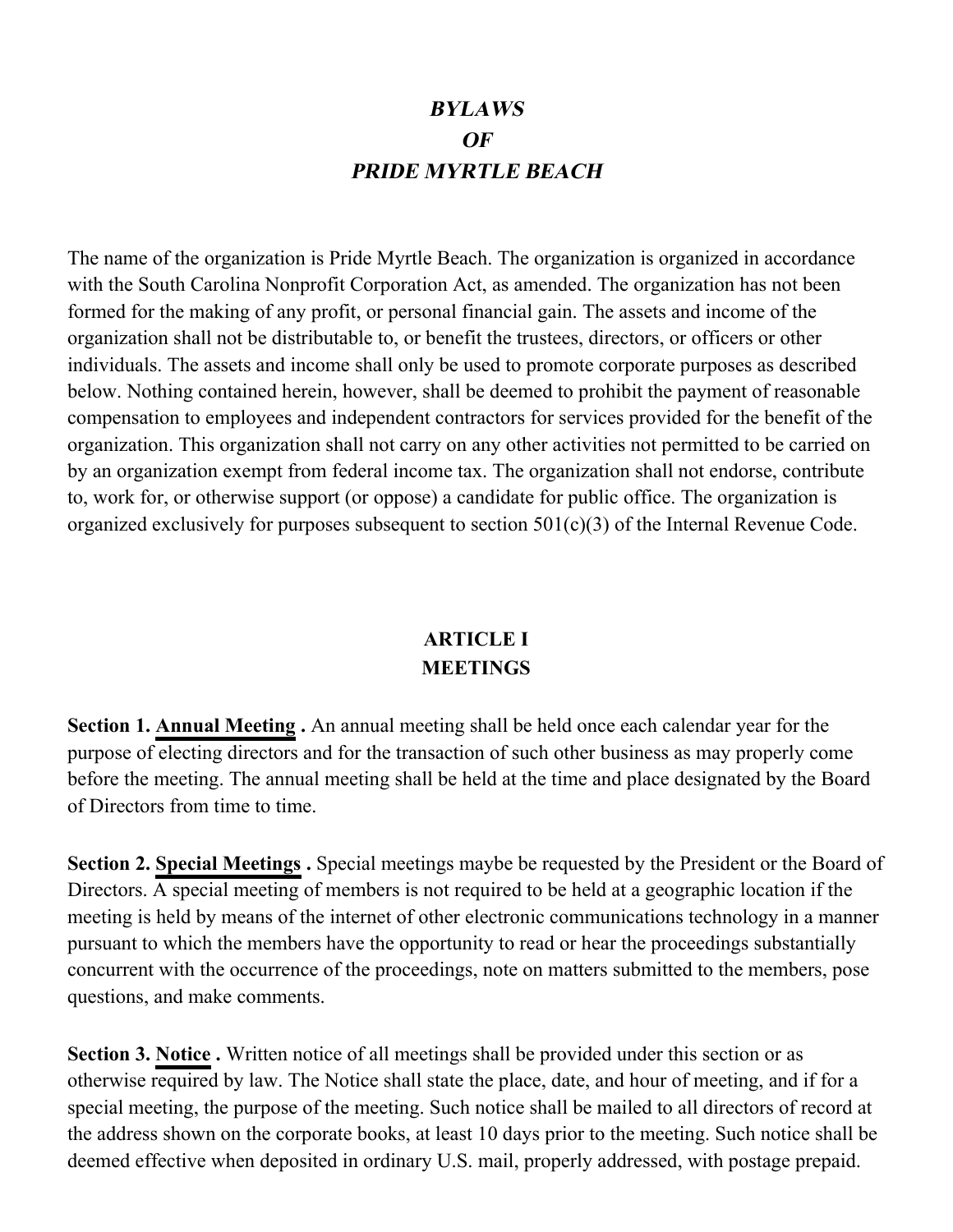**Section 4. Place of Meeting.** Meetings shall be held at the organization's principal place of business unless otherwise stated in the notice. Unless the articles of incorporation or bylaws provide otherwise, the board of directors may permit any or all directors to participate in a regular or special meeting by, or conduct the meeting through the use of, any means of communication by which all directors participating may simultaneously hear each other during this meeting. A director participating in a meeting by this means shall be deemed to be present in person at the meeting.

**Section 5. Quorum .** A majority of the directors shall constitute at quorum at a meeting. In the absence of a quorum, a majority of the directors may adjourn the meeting to another time without further notice. If a quorum is represented at an adjourned meeting, any business may be transacted that might have been transacted at the meeting as originally scheduled. The directors present at a meeting represented by a quorum may continue to transact business until adjournment, even if the withdrawal of some directors results in representation of less than a quorum.

# **ARTICLE II DIRECTORS**

**Section 1. Number of Directors.** The organization shall be managed by a Board of Directors consisting of 5 director(s).

**Section 2. Election and Term of Office.** The directors shall be elected at the annual meeting. Each director shall serve a term of 2 year(s), or until a successor has been elected and qualified.

**Section 3. Quorum .** A majority of directors shall constitute a quorum.

**Section 4. Adverse Interest .** In the determination of a quorum of the directors, or in voting, the disclosed adverse interest of a director shall not disqualify the director or invalidate his or her vote.

**Section 5. Regular Meeting.** The Board of Directors shall meet immediately after the election for the purpose of electing its new officers, appointing new committee chairpersons and for transacting such other business as may be deemed appropriate. The Board of Directors may provide, by resolution, for additional regular meetings without notice other than the notice provided by the resolution.

**Section 6. Special Meeting .** Special meetings may be requested by the President, Vice-President, Secretary, or any two directors by providing five days' written notice by ordinary United States mail, effective when mailed. Minutes of the meeting shall be sent to the Board of Directors within two weeks after the meeting. A special meeting of members is not required to be held at a geographic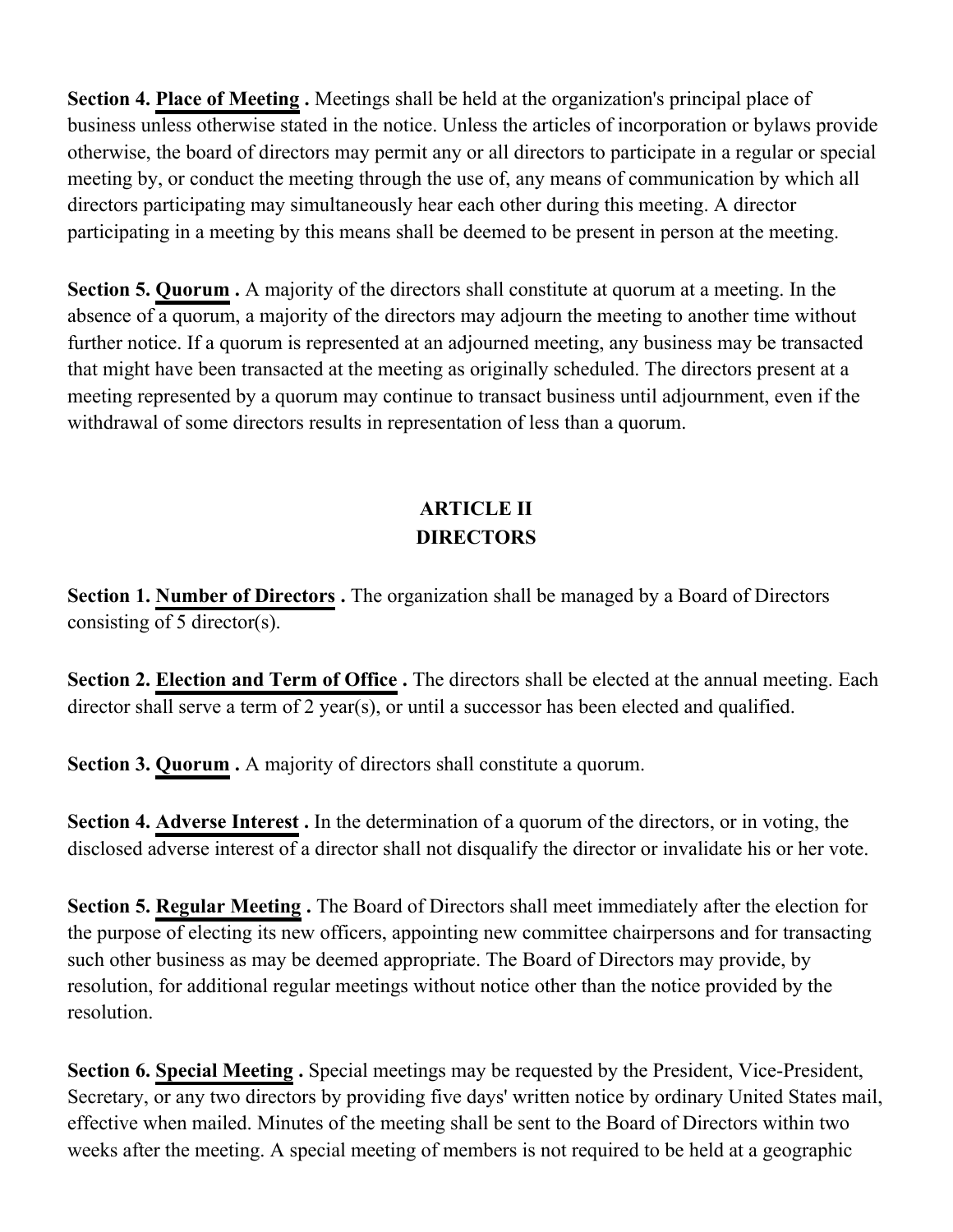location if the meeting is held by means of the internet of other electronic communications technology in a manner pursuant to which the members have the opportunity to read or hear the proceedings substantially concurrent with the occurrence of the proceedings, note on matters submitted to the members, pose questions, and make comments.

**Section 7. Procedures .** The vote of a majority of the directors present at a properly called meeting at which a quorum is present shall be the act of the Board of Directors, unless the vote of a greater number is required by law or by these by-laws for a particular resolution. A director of the organization who is present at a meeting of the Board of Directors at which action on any corporate matter is taken shall be presumed to have assented to the action taken unless their dissent shall be entered in the minutes of the meeting. The Board shall keep written minutes of its proceedings in its permanent records.

**Section 8. Informal Action .** Any action required to be taken at a meeting of directors, or any action which may be taken at a meeting of directors or of a committee of directors, may be taken without a meeting if a consent in writing setting forth the action so taken, is signed by all of the directors or all of the members of the committee of directors, as the case may be.

**Section 9. Removal / Vacancies .** A director shall be subject to removal, with or without cause, at a meeting called for that purpose. Any vacancy that occurs on the Board of Directors, whether by death, resignation, removal or any other cause, may be filled by the remaining directors. A director elected to fill a vacancy shall serve the remaining term of his or her predecessor, or until a successor has been elected and qualified.

**Section 10. Committees.** To the extent permitted by law, the Board of Directors may appoint from its members a committee or committees, temporary or permanent, and designate the duties, powers and authorities of such committees.

## **ARTICLE III OFFICERS**

**Section 1. Number of Officers.** The officers of the organization shall be a President, one or more Vice-Presidents (as determined by the Board of Directors), a Treasurer, and a Secretary. Two or more offices may be held by one person. The President may not serve concurrently as a Vice President.

**President/Chairman.** The President shall be the chief executive officer and shall preside at all meetings of the Board of Directors and its Executive Committee, if such a committee is created by the Board.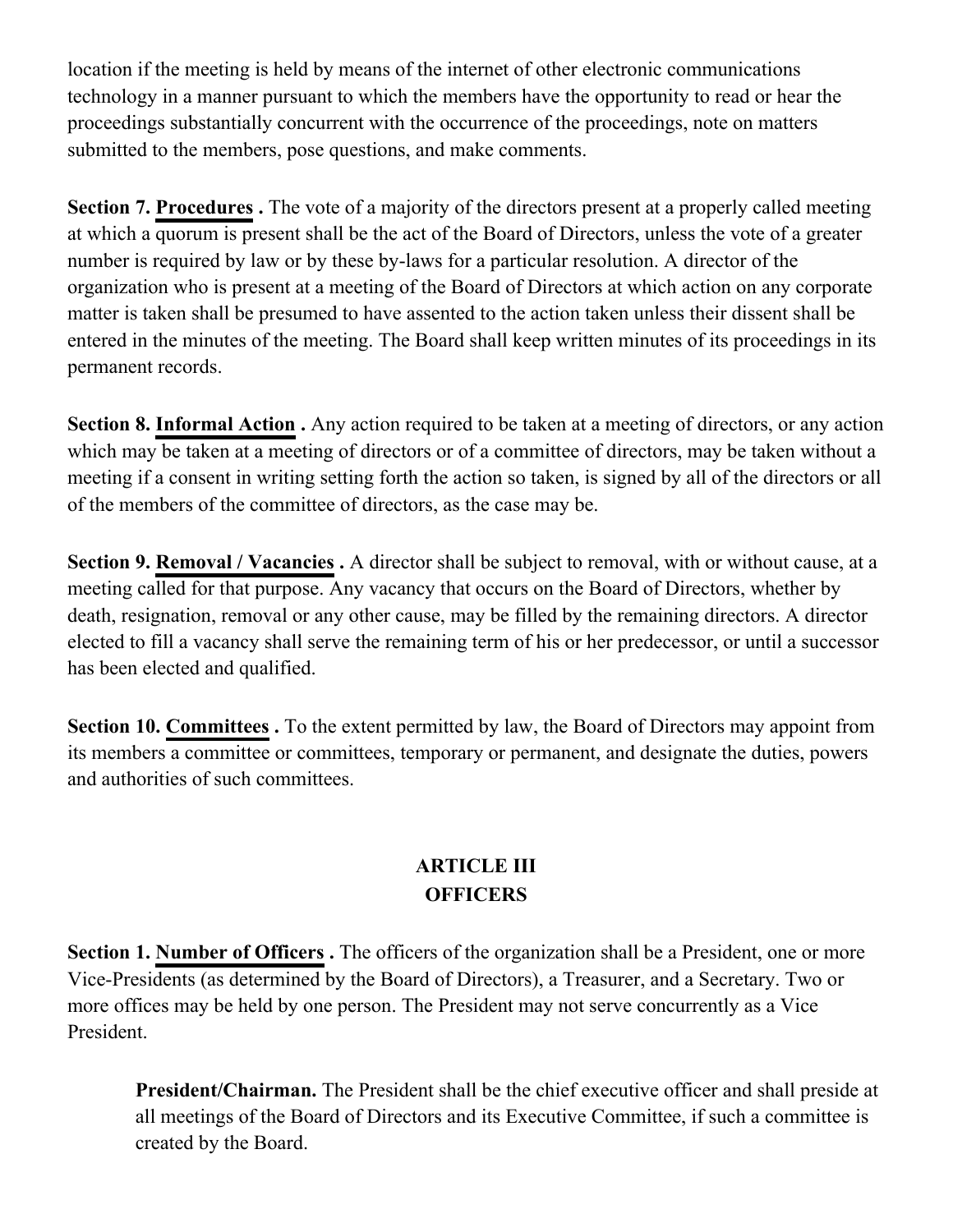**Vice President.** The Vice President shall perform the duties of the President in the absence of the President and shall assist that office in the discharge of its leadership duties.

**Secretary.** The Secretary shall give notice of all meetings of the Board of Directors and Executive Committee, shall keep an accurate list of the directors, and shall have the authority to certify any records, or copies of records, as the official records of the organization. The Secretary shall maintain the minutes of the Board of Directors' meetings and all committee meetings.

**Treasurer/CFO.** The Treasurer shall be responsible for conducting the financial affairs of the organization as directed and authorized by the Board of Directors and Executive Committee, if any, and shall make reports of corporate finances as required, but no less often than at each meeting of the Board of Directors and Executive Committee.

**Section 2. Election and Term of Office.** The officers shall be elected annually by the Board of Directors at the first meeting of the Board of Directors, immediately following the annual meeting. Each officer shall serve a one year term or until a successor has been elected and qualified.

**Section 3. Removal or Vacancy.** The Board of Directors shall have the power to remove an officer or agent of the organization. Any vacancy that occurs for any reason may be filled by the Board of Directors.

# **ARTICLE IV CORPORATE SEAL, EXECUTION OF INSTRUMENTS**

The organization shall not have a corporate seal. All instruments that are executed on behalf of the organization which are acknowledged and which affect an interest in real estate shall be executed by the President or any Vice-President and the Secretary or Treasurer. All other instruments executed by the organization, including a release of mortgage or lien, may be executed by the President or any Vice-President. Notwithstanding the preceding provisions of this section, any written instrument may be executed by any officer(s) or agent(s) that are specifically designated by resolution of the Board of Directors.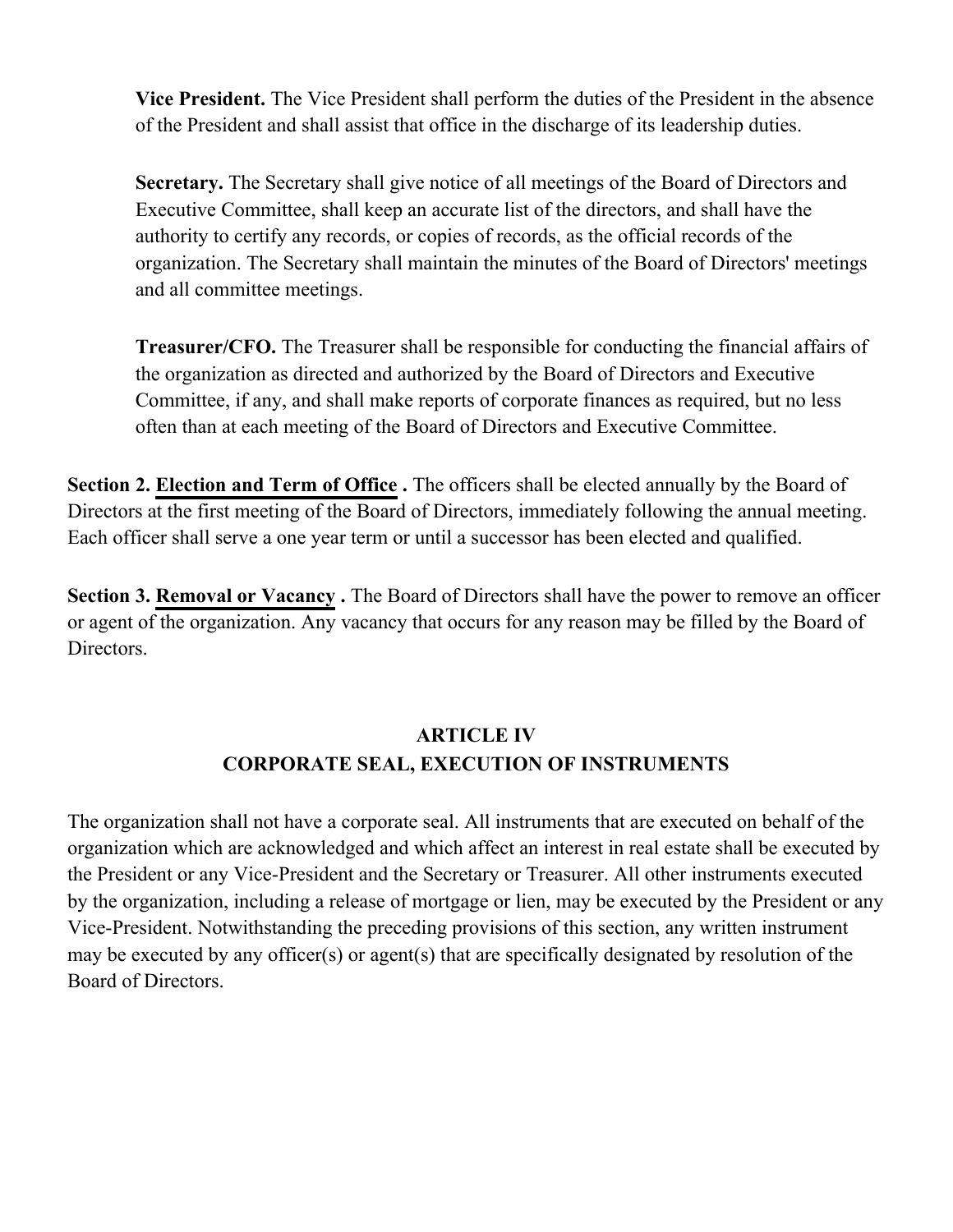#### **ARTICLE V AMENDMENT TO BYLAWS**

The bylaws may be amended, altered, or repealed by the Board of Directors by a majority of a quorum vote at any regular or special meeting. The text of the proposed change shall be distributed to all board members at least ten (10) days before the meeting.

## **ARTICLE VI INDEMNIFICATION**

Any director or officer who is involved in litigation by reason of his or her position as a director or officer of this organization shall be indemnified and held harmless by the organization to the fullest extent authorized by law as it now exists or may subsequently be amended (but, in the case of any such amendment, only to the extent that such amendment permits the organization to provide broader indemnification rights).

## **ARTICLE VII DISSOLUTION**

The organization may be dissolved only with authorization of its Board of Directors given at a special meeting called for that purpose, and with the subsequent approval by no less than two-thirds (2/3) vote of the members. In the event of the dissolution of the organization, the assets shall be applied and distributed as follows:

All liabilities and obligations shall be paid, satisfied and discharged, or adequate provision shall be made therefore. Assets not held upon a condition requiring return, transfer, or conveyance to any other organization or individual shall be distributed, transferred, or conveyed, in trust or otherwise, to charitable and educational organization, organized under Section 501(c)(3) of the Internal Revenue Code of 1986, as amended, of a similar or like nature to this organization, as determined by the Board of Directors.

#### **Certification**

Craig E. McGee, President of Pride Myrtle Beach, and Christina Naylor, Secretary of Pride Myrtle Beach certify that the foregoing is a true and correct copy of the bylaws of the above-named organization, duly adopted by the initial Board of Directors on March 02, 2020.